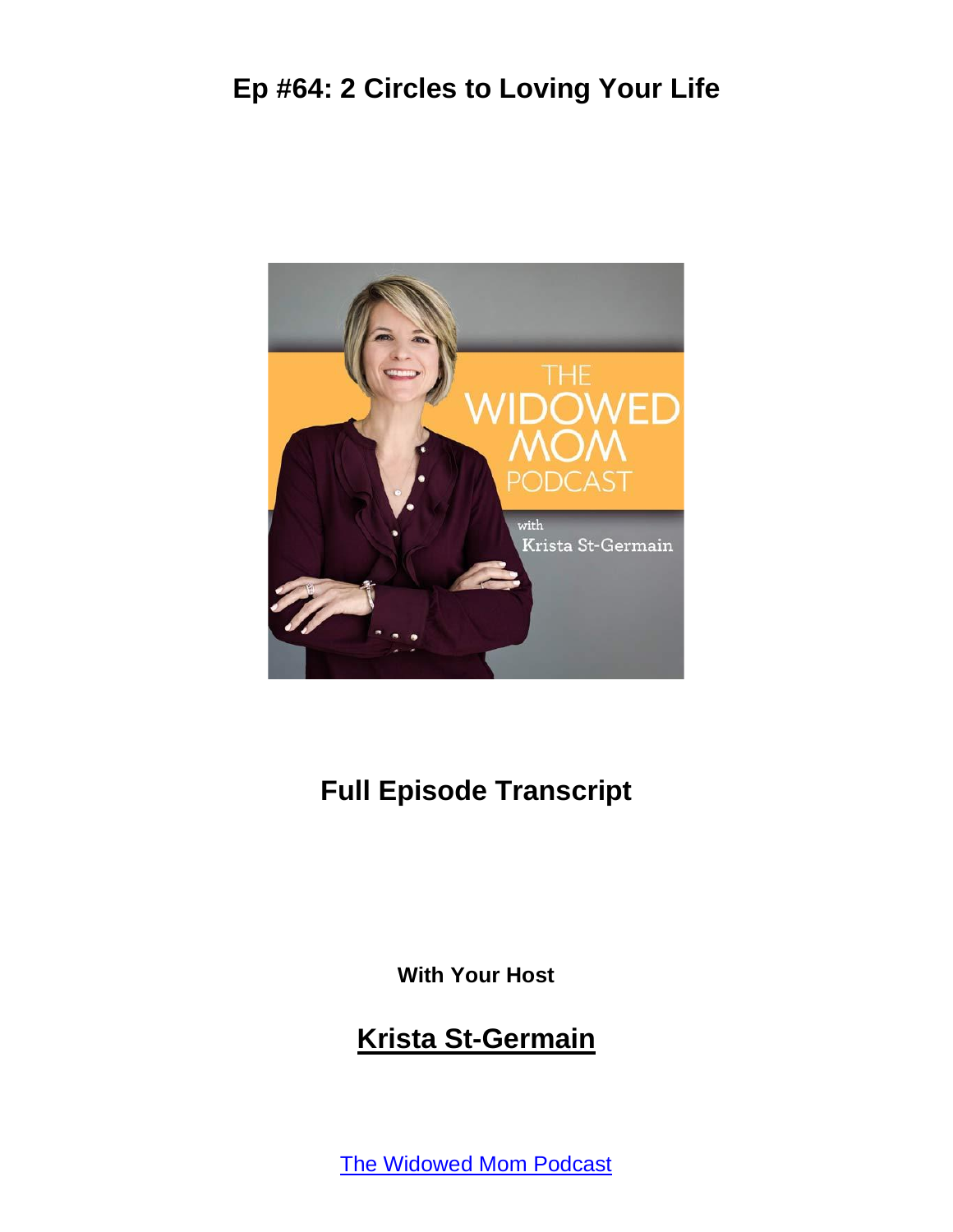Welcome to *The Widowed Mom Podcast*, episode 64, 2 Circles to Loving Your Life.

Welcome the *The Widowed Mom Podcast*, the only podcast that offers a proven process to help you work through your grief, to grow, evolve, and create a future you can truly look forward to. Here's your host, Master Certified Life Coach, grief expert, widow, and mom, Krista St-Germain.

Hey there, welcome to another episode of the podcast. If this is your first time joining me then welcome. I'm glad you're here. So, I want to tell you a little bit about what's going on in my life. And then, I'm going to teach you a tool which I think is really, really valuable. It's simple, but it's valuable and it's going to help you love your life more.

So, today is the fourth deathiversary of my late husband Hugo's passing. And I record these podcasts just a little bit in advance. But today is the fourth deathiversary. And I just wanted to tell you a little bit about what my experience was like today so far. It's the middle of the afternoon.

And because not that my experience is necessarily going to be your experience. It probably won't. But because I think sometimes people look to me as someone who teaches about grief and who teaches about feelings and teaches about intentional thinking and changing beliefs and all the things that I teach as a life coach and get the mistakes idea that somehow I don't have the same emotional experiences as other non-coach people, which is just not true at all.

It's not true at all. I just now have a different set of skills that allows me to have less suffering when my pain exists. But pain still exists. It's just part of the human experience. So, today it's interesting, I wasn't really thinking all that much about it. Yesterday was the accident anniversary, and then today was the actual day that he died four years ago.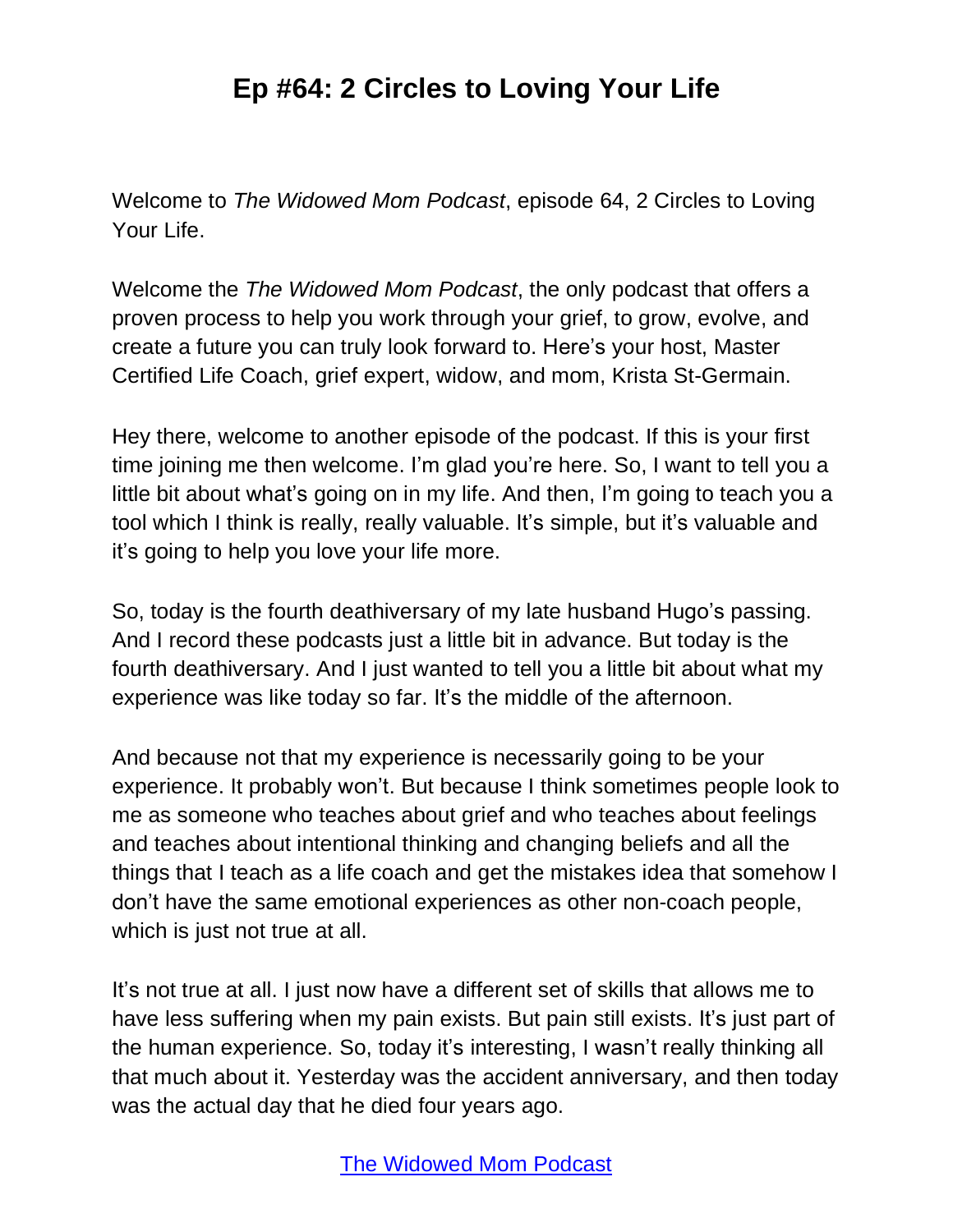And I've kind of been thinking about it off and on over the last little bit. Of course, it feels like such a strange time right now, even though it is summer, it hasn't felt that way, or it just hasn't felt normal with COVID and everybody staying at home. Everything's felt a little off. Heather's Camp wasn't in-person. It was remote. And so, that's usually a huge part of my summer. And no summer traveling, it's very strange.

So, anyway, I think part of that makes it just a little bit different than normal. Maybe you can relate to that. But going into it, I hadn't really been all that worried about it. I haven't really been too stressed about it. It's just kind of another opportunity for me to allow feelings.

This morning, I woke up, I was feeling pretty good as it related to the deathiversary. I was feeling a little bit stressed thinking about all that's on my plate today. It is a Saturday, but I'm leaving town tomorrow with my children and we're going to the mountains for a week. And, of course, the day before vacation, you decide all the things need to get done.

And so, I scheduled all the things for today, including a couple of coaching calls. I don't usually do those on weekends. But I wanted to make sure that my group gets coached and doesn't get impacted by my vacation. So, I was just feeling a little bit stressed.

So, I decided to do a little bit of tapping. Because tapping, also called emotional freedom technique, is just such a great thing in my life. It helps me so much. And so, I got the Tapping Solution app, which I highly recommend. There's no kickback in it for me. Although if I could become an affiliate, I absolutely would because I just believe in that app so much.

But I grabbed the Tapping Solution app. I went back and I sat on my back porch and I opened up the overwhelm exercise, which is a good go-to for me, and started tapping. And when I started, I rated my overwhelm at a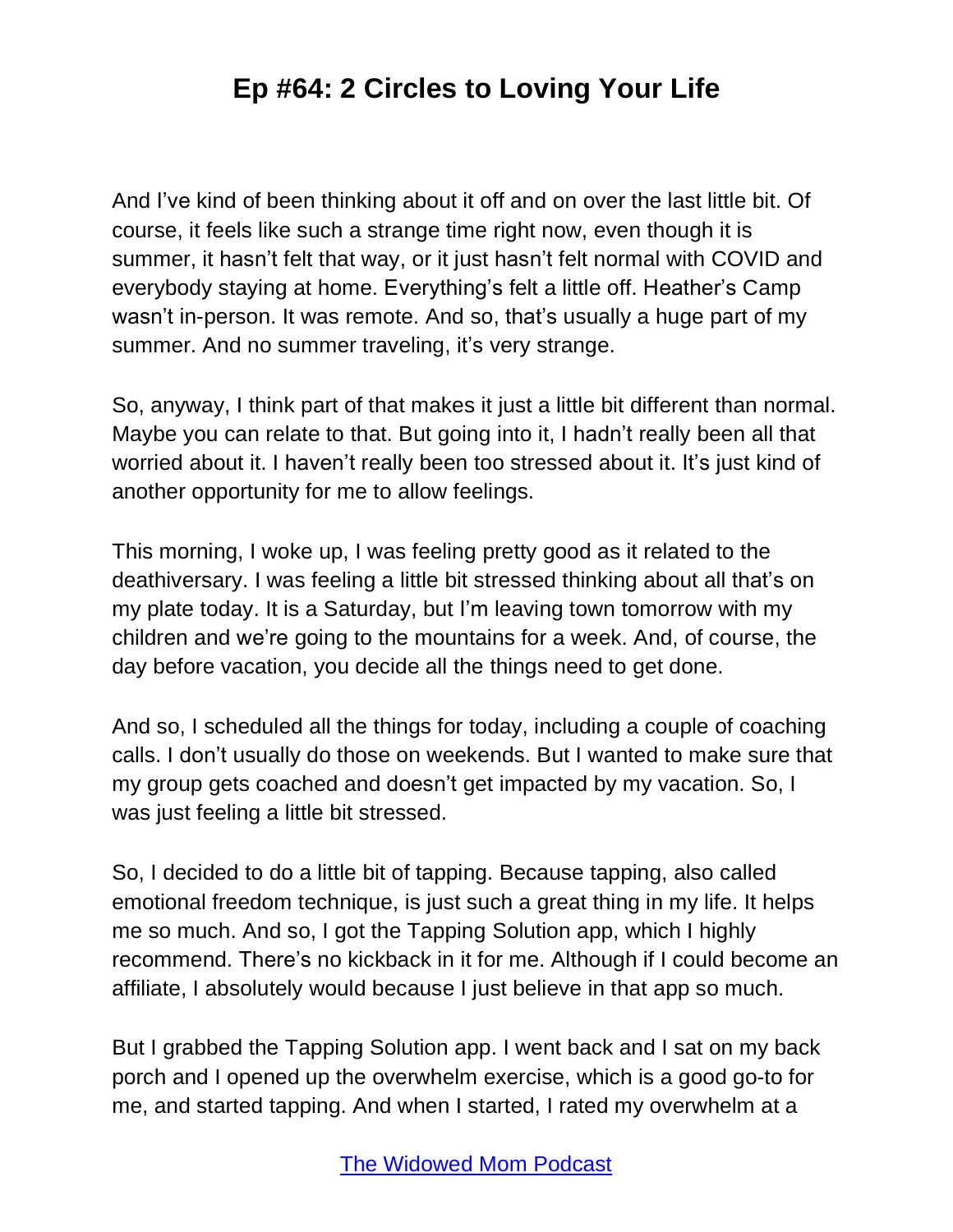seven, on a scale of one to 10 where 10 is high. I was starting at about a seven and I started tapping, and in the middle of tapping, I get a text from my dad. I love my dad, you guys.

I get a text from my dad that just basically said, "I think about you every day, but especially today," and some hearts. Just the most thoughtful text. And so, I just literally burst into tears. Like here they came, out came the tears. And I put my phone down and I just went right back to tapping. And I just let it all be there. I let all the thoughts come up. All the feelings come up. I didn't try to hold them back. I didn't judge myself for having them. I just let them be with me and I acknowledged that in that moment, they were the truth of how I felt and I went through tapping and I just kept going.

And I didn't time it, but I went long after the app actually stopped because I could tell I still had some things that just didn't feel resolved yet to me. And so, I just kept taping, maybe 10 minutes, I'm not really sure. But after I was done, I was down to a zero on the one to 10 scale. I felt like I had released it, what needed to be given its do was given its do.

And so, that's my experience these days. The first year, it was the whole day was just – all the days leading up to that day were no fun. The actual day itself was just blah. And now, I've just learned that it's okay. Whatever it is, whatever feelings come up for me, whatever thoughts come up for me, I don't need to argue with them. They don't mean anything about my healing, my relationship with him.

And sometimes, I just process the feelings that come up and then I move about. And that's what happened for me today. 10 minutes of giving it some time and I did what I needed to do and I felt lighter and better. And I kind of decided, as I was tapping, how I wanted my day to go and how I wanted to show up today and how I wanted to coach today, and what I was going to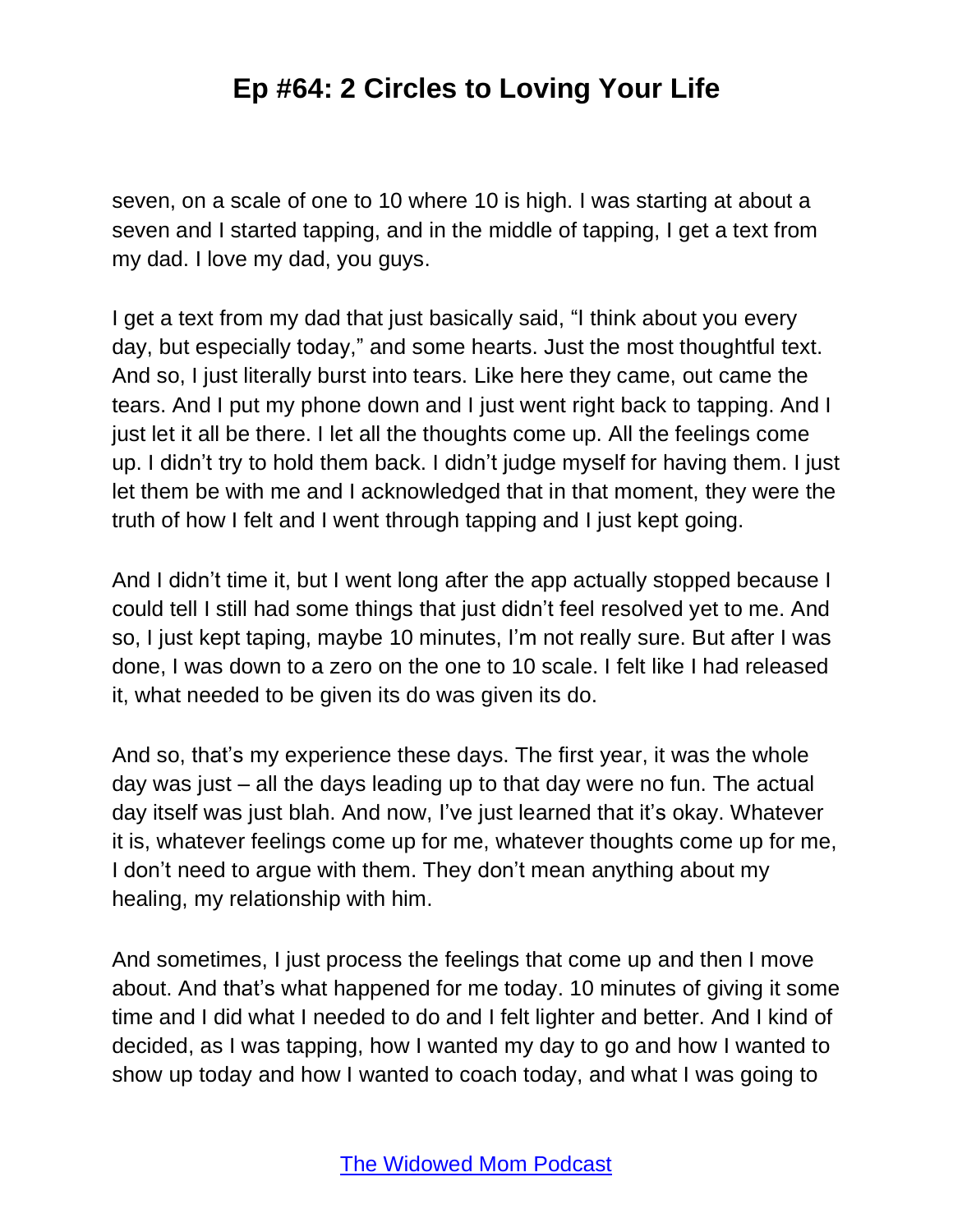create today. I processed what needed to be processed, and then I went about and created my day.

Now, does that mean that every one of us are going to have the exact same experience on the fourth deathiversary? Absolutely not. But I want you to please not judge your own experience. Please don't tell yourself that whatever thoughts and feelings come to you on that day mean something dramatic. Don't let your brain get away with that drama. It's just not necessary.

It's different for every one of us and whatever it is, you'll be able to handle it. But it will be so much more – I don't even want to say more. There will be so much less suffering if you just allow it to be what it is instead of judging it. And that's what I want to offer you.

Okay, let's talk about two circles to loving your life. This is a really simple concept to understand and it is something you can use to seriously change your life. I learned it, sort of, kind of a version of it from Stephen Covey, who wrote The 7 Habits of Highly Effective People. And he teaches it a little bit differently than I do. So, I want to explain how he teaches it first, and then I want to explain how I use it, so that you can consider whether you'd like to use it too.

So, he teaches that we can fit everything that we care about in one giant circle. If we could document everything that concerns us and put it all in one circle, there would only be a smaller sub-circle, an inset into that larger circle, that we can actually control.

So, there are things we care about that we cannot impact. For instance, we might care about the weather. But there's really nothing we can do, if it's raining outside, to make it stop raining. We might care about what a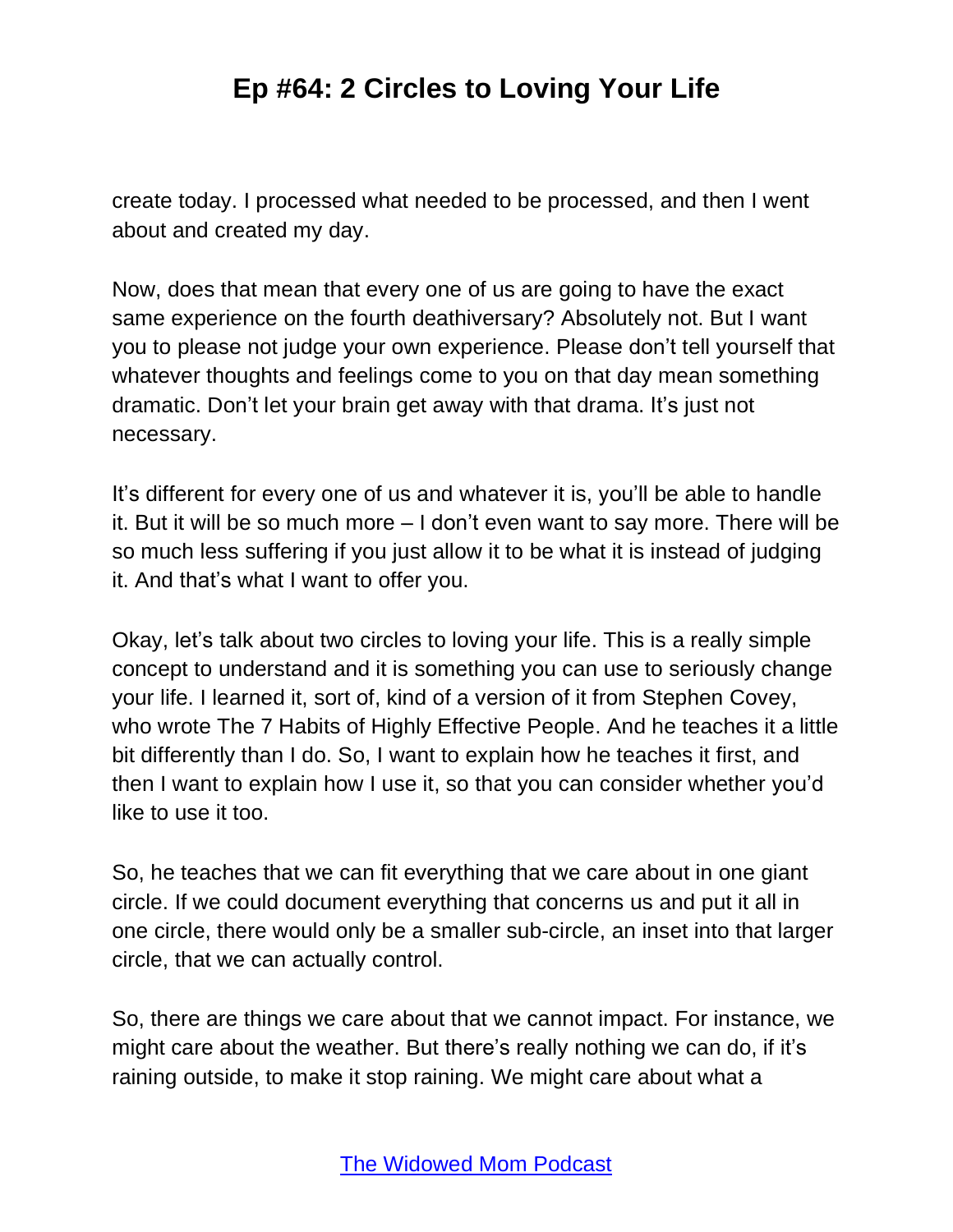politician said, but there's really nothing we can do to make that politician say anything differently.

So, there are things that we care about and we have thoughts about and we have feelings about, but only a smaller subset of those things can we actually influence. And Stephen Covey calls this the circle of influence and the circle of concern.

And so, what he taught was that the largest circle is our circle of concern, everything we're concerned about is in that circle, and then the smaller interior circle is the circle of influence. And inside that circle exists the things that we can actually influence.

And what I loved about his teaching – and I think I learned this in my early 20s maybe, was that that inside circle, that circle of influence is never static. Meaning it is always either expanding or it is contracting. And it's doing so, getting bigger or smaller based on where we choose to put our focus.

So, if we put our focus on the things that we can influence and we're concerned about, then our circle of influence increases. It grows. We're able to influence more things. If, in contrast, we put our focus on things we are concerned about but cannot influence – the weather, gravity, politics, et cetera – then we spin our wheels. And as a result of that, our circle of influence shrinks. Does that make sense?

So, our ability to influence is either getting bigger or getting smaller, depending on where we put our energy. So, I love that concept. And as I have become a master certified coach and I have learned so much about coaching and incorporated lots of new things and new tools into my life, new concepts since I was first introduced to Covey's tool, I've kind of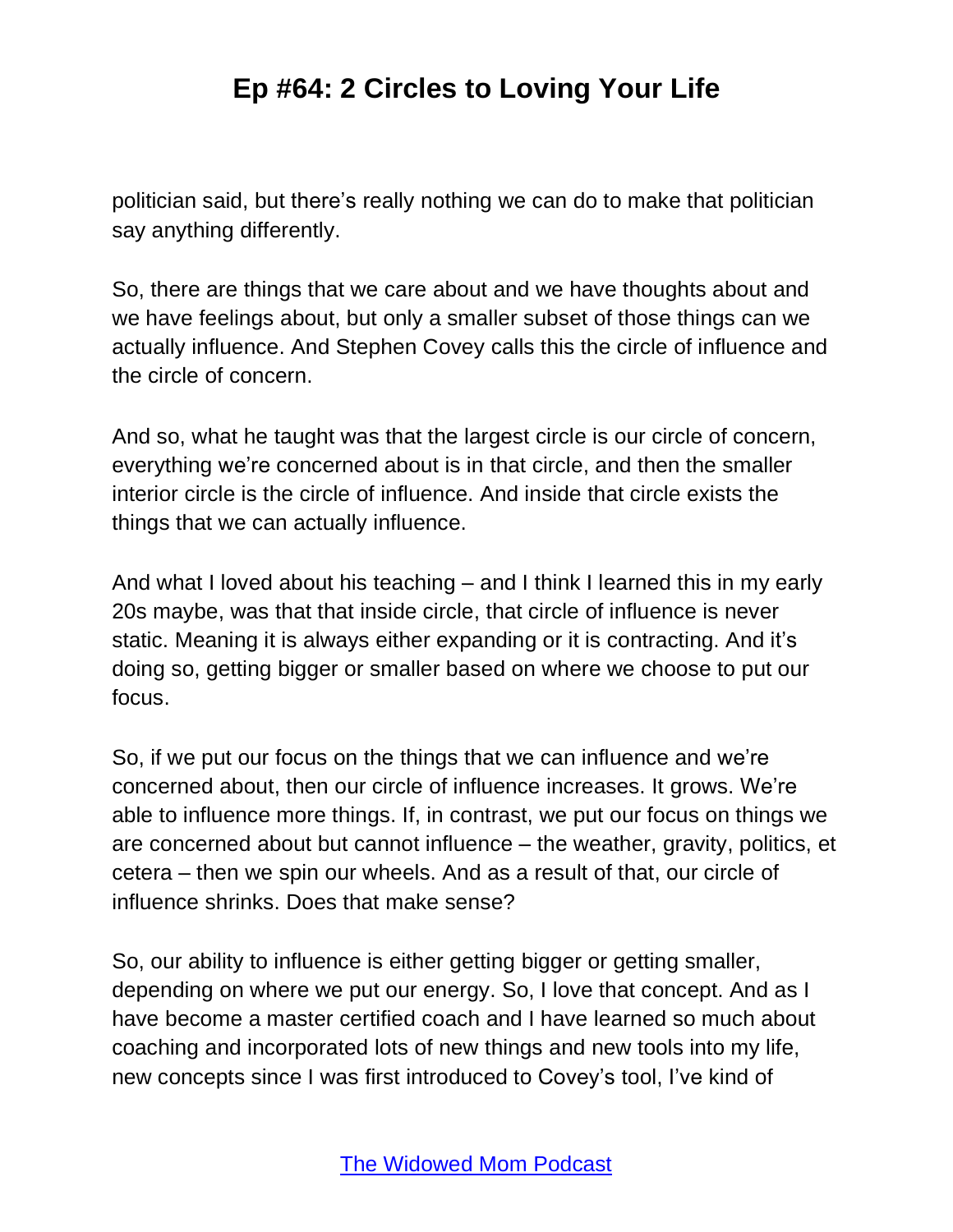merged them a little bit in a way that works for me. And that's what I want to share with you.

Because once you understand these two circles in the detail that I'm about to offer them in, and you can simply identify which circle you're in, then you will be positioned to take your power back. You will be positioned to start living your life intentionally. You will know exactly why what you're doing isn't a useful use of your energy and you can switch circles.

So, first I want to explain the details behind the circles so that you'll be able to tell which one you're in, and then we'll take it from there. So, again, same concept. Everything we care about exists inside of this one circle. Everything we do, everything we think, everything we feel exists in this large circle.

Some of the things that we do contribute to our circle of power, and that's the inside circle. That's the one that's either getting bigger or smaller. Some of the things that we think and do don't contribute to our circle of power. They actually take us out of our power. And they take us into that outside circle, which I call the circle of waste. The circle of waste, because it really doesn't take us anywhere. It really doesn't produce any sort of intentional result that might be aligned with our goal.

Instead, it's just kind of a waste of our energy. But sometimes, we think that we're being productive when we're in that outside circle of waste. So, I want to walk you through some of what I see in that circle, so that you can make sure that if you notice you're doing these things, as soon as you catch yourself, you're not mean to yourself about it. You don't berate yourself for doing it. You just pivot. You just get yourself back in your power. You just notice, "I'm doing something that has me in waste and I want to get back to power. So, I'm going to switch gears," and you pivot.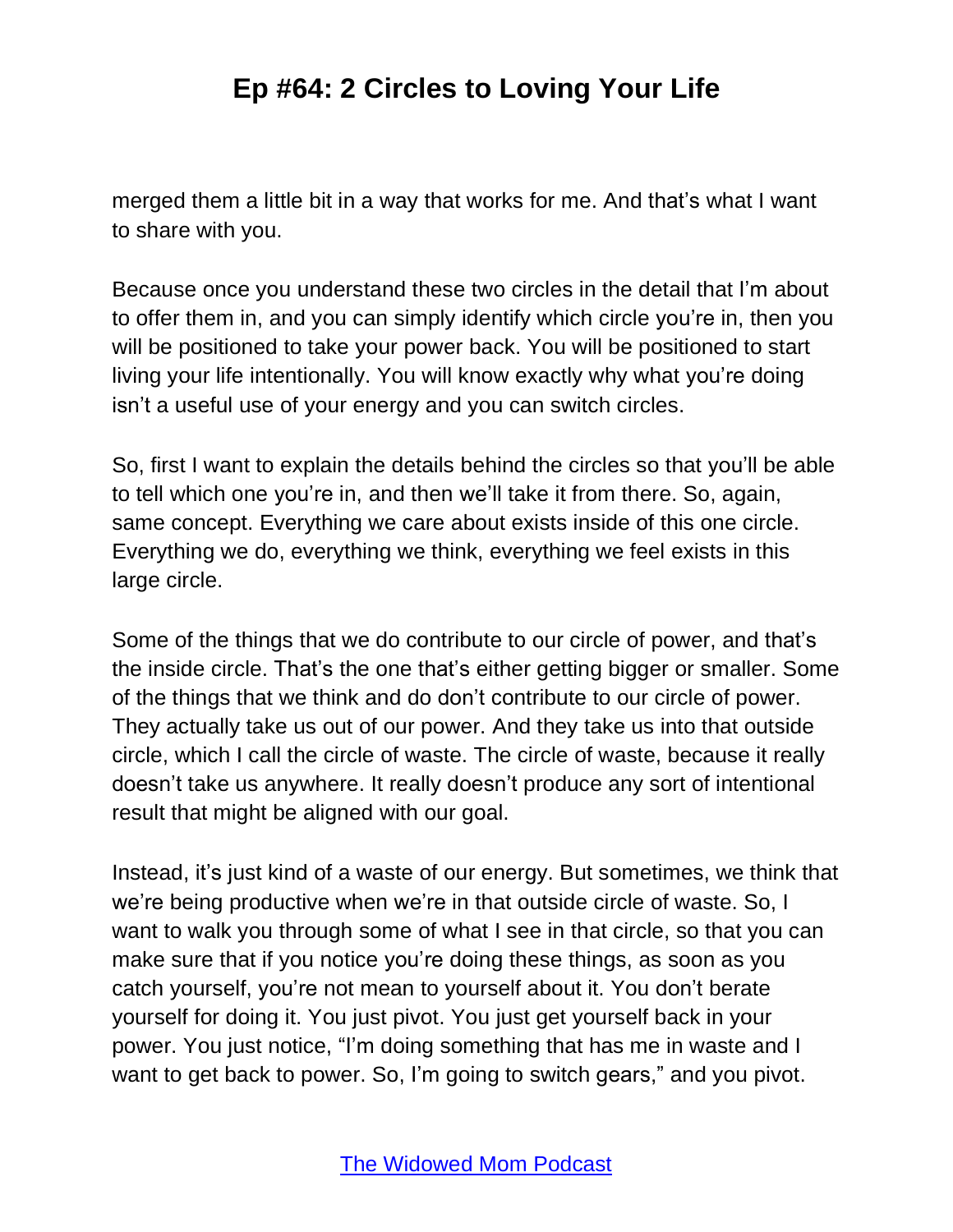So, here's what that outside circle of waste looks like. In that outside circle of waste is when we are past-focused. A lot of us spend a tremendous amount of time thinking about the past. Now, sometimes that can be enjoyable because we're remembering happy memories and we're reminiscing and we're feeling nostalgic. And I'm not talking about that.

What I'm talking about is when we continue defining ourselves based on our past, when we limit ourselves based on our past, when we limit what we believe is possible based on what we've accomplished based on our past because we are using the past against ourselves. That's the kind of past-focus I'm talking about. Or when we are focused on the past and retelling an old story that doesn't serve us, that actually makes us less powerful, when we tell a story where we're the victim and we can't see anything good in the story and we can't see anything useful in the story, we're just kind of recycling the same old past-focused story which keeps us stuck in victim land.

That's wasteful if we want to be creating, if we want to be using our time and creating more of what we want then past-focus is useful. Worry, my teacher Brooke always says that worry pretends to be necessary. And when we're worrying, it does kind of feel necessary. But really, it's not so effective.

Good decisions don't come from worry. Productive actions don't come from worry. Worry just gets us all locked up and spinning and second-guessing and full of doubt and doomsday everything. And it really doesn't lead to anything productive. So, worry belongs in that outside circle of waste.

People pleasing belongs in the outside circle of waste. Trying to get other people to approve of us, to like us, is really such a waste of our time. Because the only way we can ever get someone to approve of us or like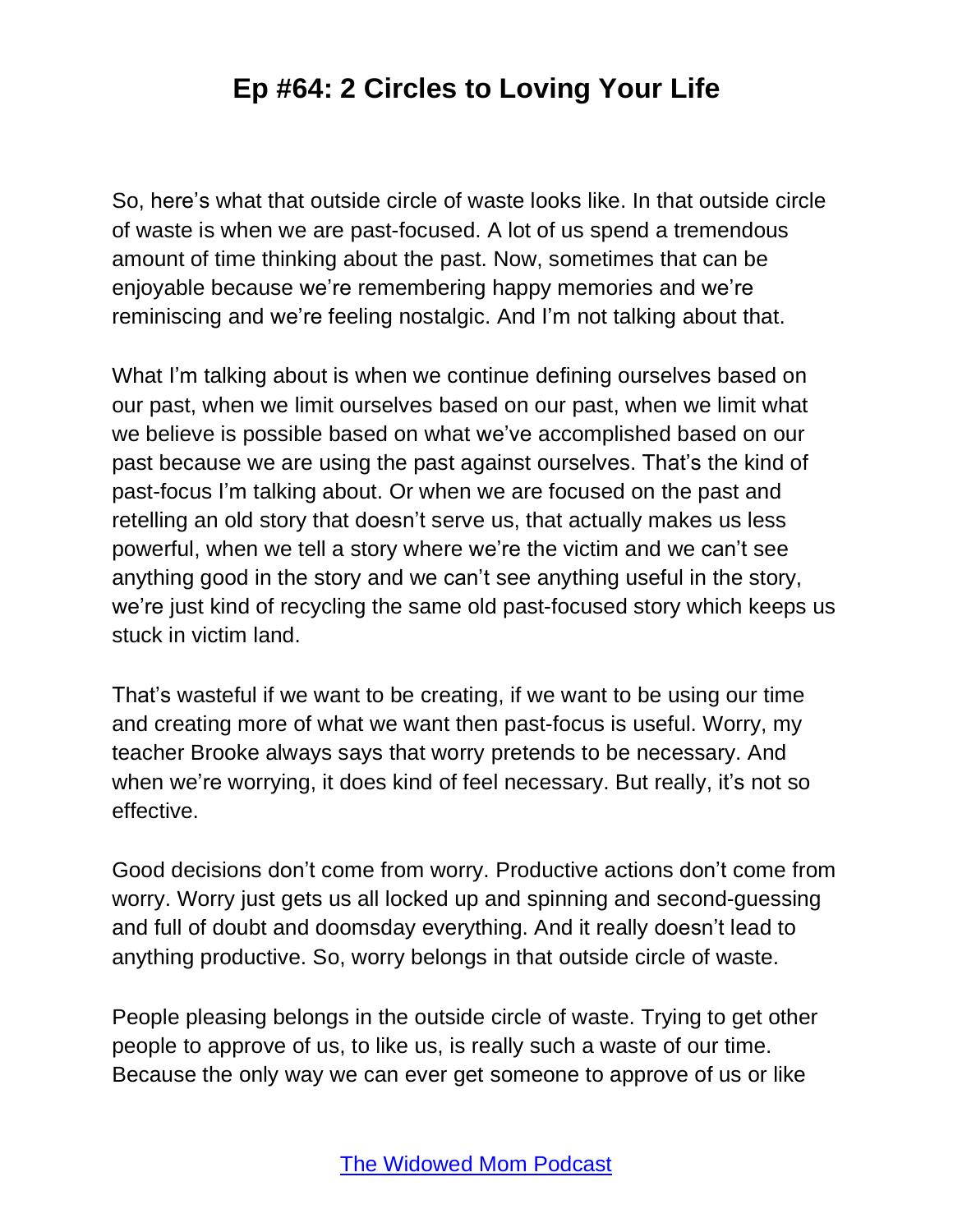us, honestly, would be that if we could somehow surgically remove or implant thoughts into the brains of other humans.

And because we can't think their thoughts and because their thoughts about us having nothing to do with us and everything to do with them, trying to get their approval is a big far waste of our energy. And really, what we're better served to do is make sure that we're giving ourselves our own approval so that the approval of others just doesn't matter. It just doesn't matter.

When we're spending time in indecision, when we're spending time in confusion, both of which are caused by thoughts in our mind. I don't know. I might make the wrong decision. Ladies, if I could quantify how much time in my life I have spent in confusion and indecision, I would probably have to coach myself on it. It's a lot of time that I have spent there. And we don't need to spend our time there. It's wasteful. It doesn't lead anywhere productive.

Confusion is always just a lie. We're never truly confused unless we listen to the thought that we are. And to kind of lay there in confusion, of course our primitive brain might like it, confusion and indecision. Because those things keep is inactive. Those things keep us safe and in the cave. And in terms of our survival, our primitive brain loves that. It would prefer that we just stay on the couch and don't do anything risky, just spin around in indecision and second guessing ourselves.

But it's wasteful if we want to live on purpose. If we want to create the next chapter and we want to love life again, confusion and indecision are not our friends. They are wasteful.

Judging and gossip, also in that outside circle of waste. Judging others, judging ourselves, gossiping about others, gossiping about whatever, those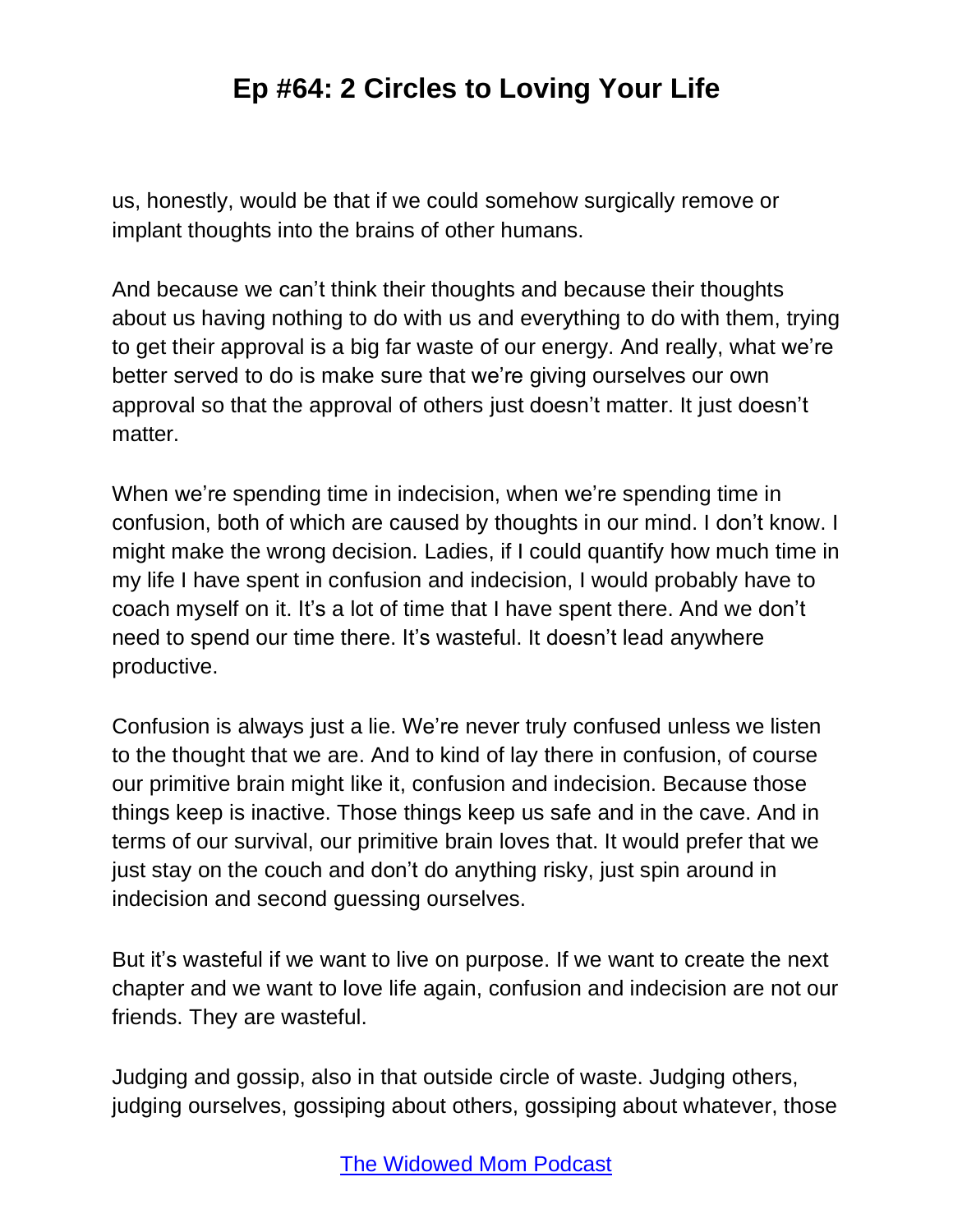don't actually take us anywhere productive. Now, don't hear me say those words and think that I have a moral high ground here. That's not what this is about.

I'm not talking about morality. You can decide what your values are. I'm talking about a useful use of your energy, of your brain space, and judging and gossip just simply don't produce results. Emotional childhood also does not produce results. When we're in emotional childhood, it's when we think that someone else's actions or words are causing our feelings.

And when we realize, there's nothing anyone can do or say to us that causes us to feel any particular way, without our consent, meaning we have a thought about it, we get to step back in a powerful place and we don't need other people to change in order for us to feel better.

But when we're in emotional childhood, we don't know this. We have lost sight of that. I'm going to do an entire podcast episode on that at some point.

Some other things in the waste circle. Arguing with reality. Something is, and we argue with it. Think about last week's podcast episode, How Life Was Supposed to Go. This is an exact example of what I'm talking about. When we spend our precious energy arguing with things that have already happened, that energy is not available to us to use to create what we want next. So, we don't want to argue with reality, as much as possible.

Shoulding, also a wasteful use of our time. How many of you – and if you're like me, there should be a lot of hands in the air – should on yourself on a regular basis? Do you notice these should thoughts? Oh my gosh, so many should thoughts. You should do this, you should do that. You shouldn't do this, you shouldn't do that, you shouldn't have done this, you shouldn't have done that. All the should thoughts. They shouldn't. It shouldn't. So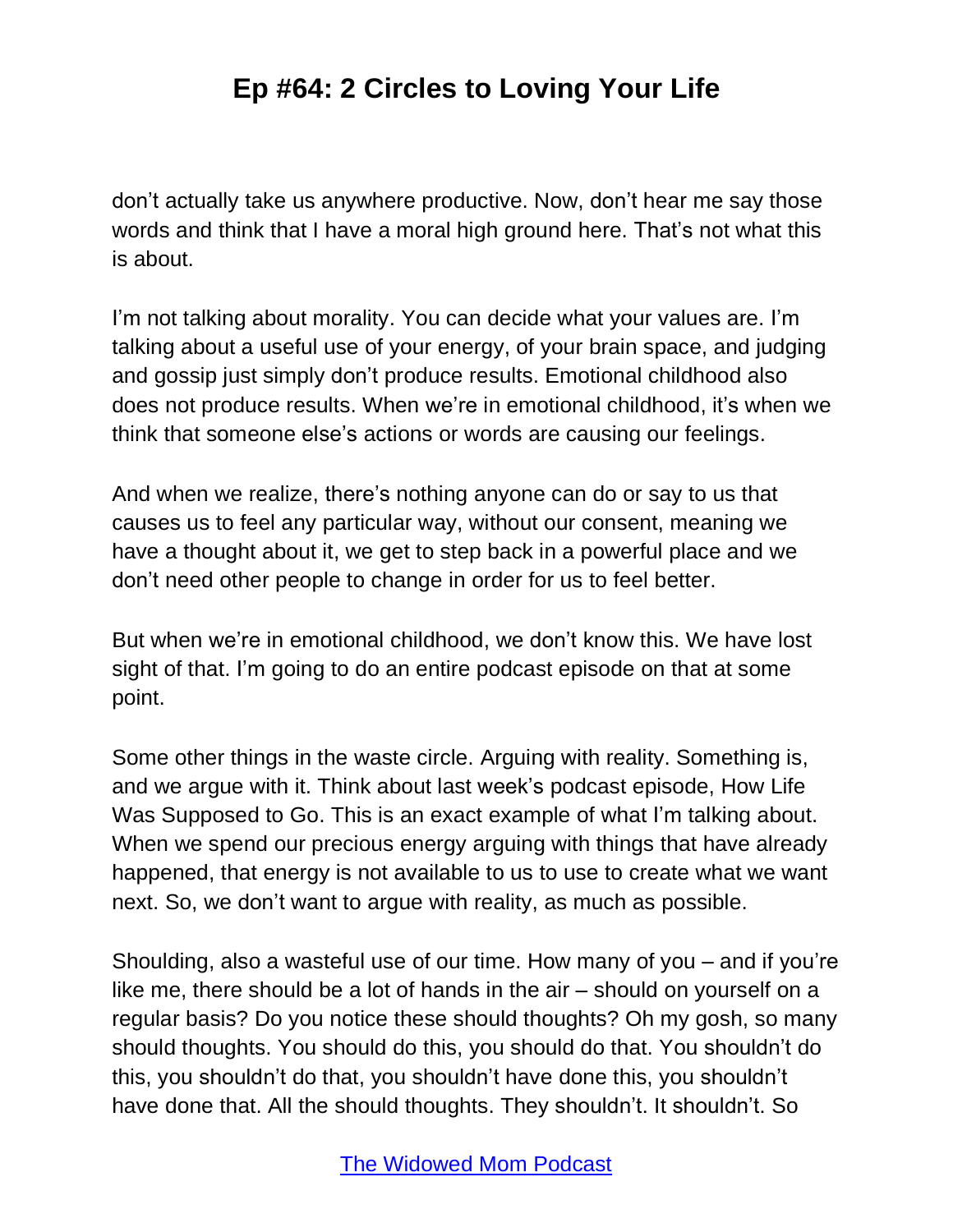many should thoughts. None of the feel good. All of them are focusing on things that we can't control. And they're just not a useful use of our energy if we want to create a life that we love.

Self-loathing, it would seem like something we wouldn't actually intentionally spend our energy on, and I'm sure that we don't go about consciously choosing to spend our energy in this way, but a lot of us spend a lot of time being mean to ourselves and criticizing ourselves. And it takes us away from anything that aligns with our goals.

And sometimes, it would seem like it's useful. Sometimes it would seem like, "Well if I just tolerate this behavior of mine that I don't like, that means I'll just keep repeating it, so I have to be mean to myself if I want to change." No, no, no. That is not the way that it works. When you are mean to yourself, it actually prevents you from changing. You cannot hate yourself to a goal. It doesn't work. It just doesn't work. And it feels terrible.

The other thing that's wasteful is overwhelm. And just like confusion and indecision and worry, overwhelm is also created by our thinking. And it's optional. Whenever you notice yourself in overwhelm, you will be blocked from taking any sort of productive action. It will make your wheels spin. You will spend a lot of time second guessing what you should do next, whether you're doing it right, should you have done something differently, telling yourself it's too much, that you can't handle it. And therefore, that's what we create when we think those kinds of things.

Regret, again, is part of being past-focused. But when we spend time thinking would have, should have, could have thoughts about how we should have done it differently in the past and regretting past behavior, we're wasting our energy. Because we know this, it's over. There's nothing we can do about it now. There's nothing we can do about it. And regretting it doesn't actually help.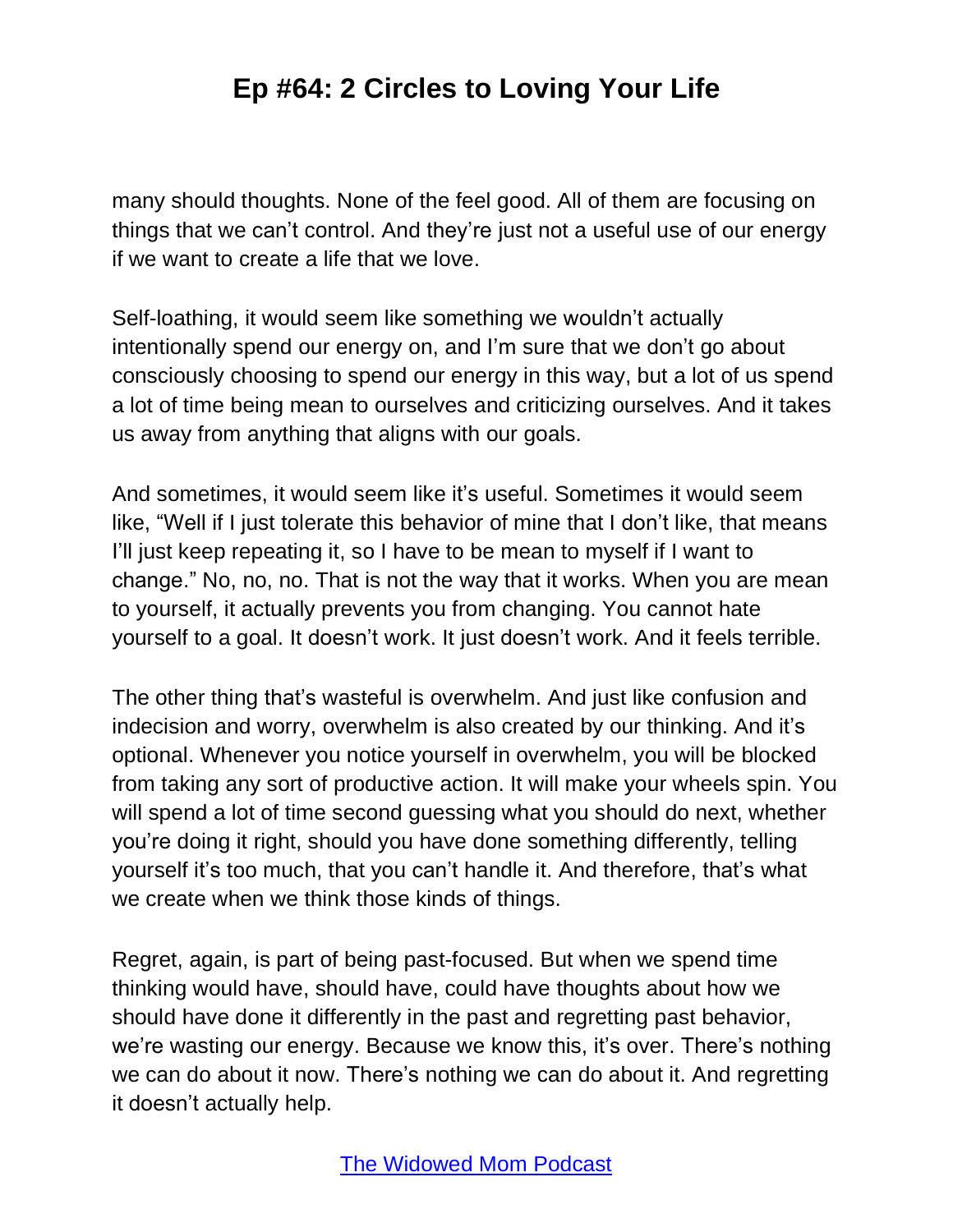So, if we want to talk to ourselves about how we're going to do it differently in the future, I'm all for that. But I'm not for the, "Ain't it awful," pity party regret club. It's just not productive. It keeps you from loving your life. And I want you to love your life.

Okay, so that's that outside circle of waste. Those are the things, along with all of what Covey teaches, you know, focusing on things we can't control, time spent in that outside circle is brutal in terms of how it impacts our ability to be effective in life. It takes our power away. It shrinks that inner power circle.

So, what's inside the power circle, the inner circle? What's inside that is intentional living, intentional thinking, intentional feeling, intentional behaviors, goals, dreams, massive action, commitment, bravery, courage, figuring it out. When we understand what it is we can't control, and we stop focusing our time and energy there, and we understand the behaviors that waste our energy, and we stop putting our energy there and we focus our energy on what we can control, which is the thoughts that we think on purpose, the feelings that we can create with those thoughts, the actions that we take, the way we show up in life, the way we pursue our goals, getting up when we get knocked down, being nice to someone who isn't being nice to us, showing up as we want to show up, that's when we create the results that we want to create.

So, this concept is really pretty easy. And that's why I want you to consider it for your life. Just notice, what circle am I in? Am I outside in that waste circle trying to control things I can't control? Am I living in the past? Do I have myself in a victim mentality? Am I trying to get approval from other people? Am I stuck in indecision or confusion or overwhelm because of my thoughts? Am I judging? Am I gossiping? Do I think other people are responsible for my feelings? Am I spending time beating myself up and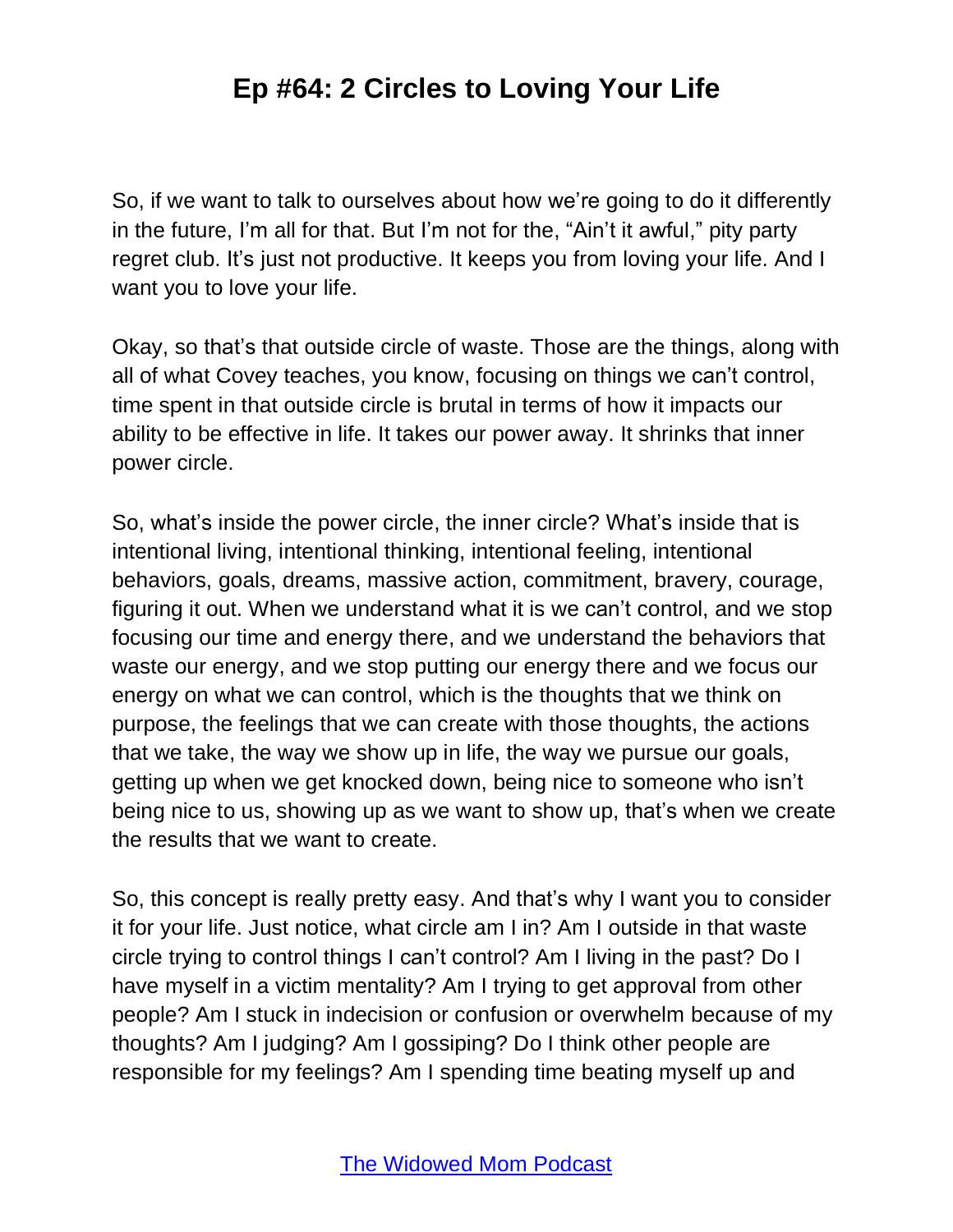resisting reality and regretting what happened and thinking all the should thoughts?

And if so, if I'm doing any one of those things, the moment that I catch it, the moment, I have the ability, you have the ability, we have the ability to switch circles, to get back into that middle circle, where we're powerful, where we're living with intention, where we're trying to be the best version of us and really focusing our energy on what we want to create, knowing that there are many thing in life we can't control. And it's just a repetitive process.

We're never always going to be in the circle of power. A lot of times, we're going to be in the circle of waste. A lot. I'm in there still too. But what I try to do, and what I teach my clients, is be aware of what it looks like to be in both circles. Notice where you are in a given moment, especially if you have an icky feeling.

If you notice you don't feel good – and I don't mean physically feel good, I mean emotionally, you're not experiencing positive emotion, if you notice, "I'm really angry right now. I'm really frustrated. I'm really mad," something like that, there's many negative emotions, but if you notice that, that should be the first sign, "Where am I now? Okay, I'm feeling jealous. What's happening? Am I focused on something I can't control? Am I trying to get somebody to like me? What am I doing? What circle am I in?"

And then, as soon as you notice, you're kind to yourself, you don't' beat yourself up, you don't tell yourself you've done it all wrong, you don't berate yourself. You just gently redirect yourself and you pivot, and you get back in that circle of power where you're thinking on purpose, you're feeling on purpose, you're behaving on purpose, and you're creating results that align with your values and your dreams and you're living on purpose, powerfully, and that's it.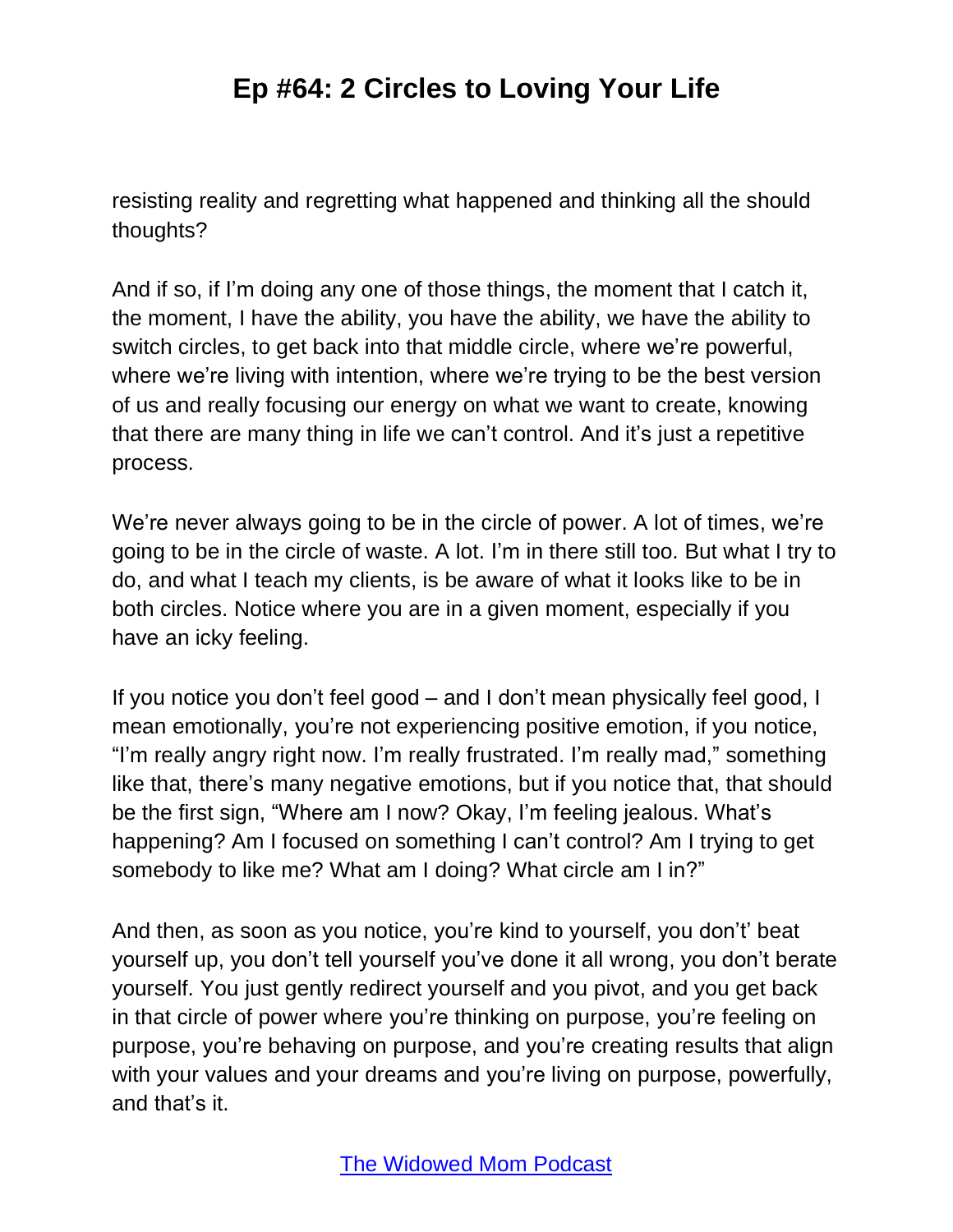And so, we just iterate faster. We just start to notice, which circle am I in? And if I'm in the outside circle of waste, can I get myself to the inside circle of power? Can I get my energy focused back in a way that's going to take me where I want to go, so that I can love my life?

And we do that over and over and over and over as many times as it takes, in a day, in an hour, in a minute, as many times, we just keep doing it. And the more we do it, the faster we notice where we are and the faster we put ourselves back where we want to be. It's not about perfection. Nobody is always in the circle of power. We just don't spend time there when we notice that we're in the circle of waste. When we notice that, we just get back in the other circle.

Alright, so, that's the simple tool. Notice which circle you're in. And if you're not in the circle of power, get back in it, okay. That will change your life. I hope that's useful to you. I love it. It's really helpful to me and I just always remind myself, it's not some end stage that I'm going to reach where I'm never wasting my time ever again. It's that I am more conscious.

And also, when I say waste, I don't mean relax, okay. I don't mean relax. If we're relaxing on purpose, that's not a waste. That's power. That helps us. That helps us live the life that we want to live when we do it on purpose. Now, when we're escaping hard work and buffering, or we're escaping feelings with substances or behaviors, that doesn't actually create a positive result in life. So that, we put in the waste category. But rest, intentional downtime is not waste. I just want to be clear on that.

Alright, hey, by the time this comes out, I'm going to assume there might still be some spaces for September's group. But I really want to encourage you to head on over to coachingwithkrista.com if you're thinking that you want to get into September's group because the demand for coaching seems to be going up and up and up and up every month. Things are filling